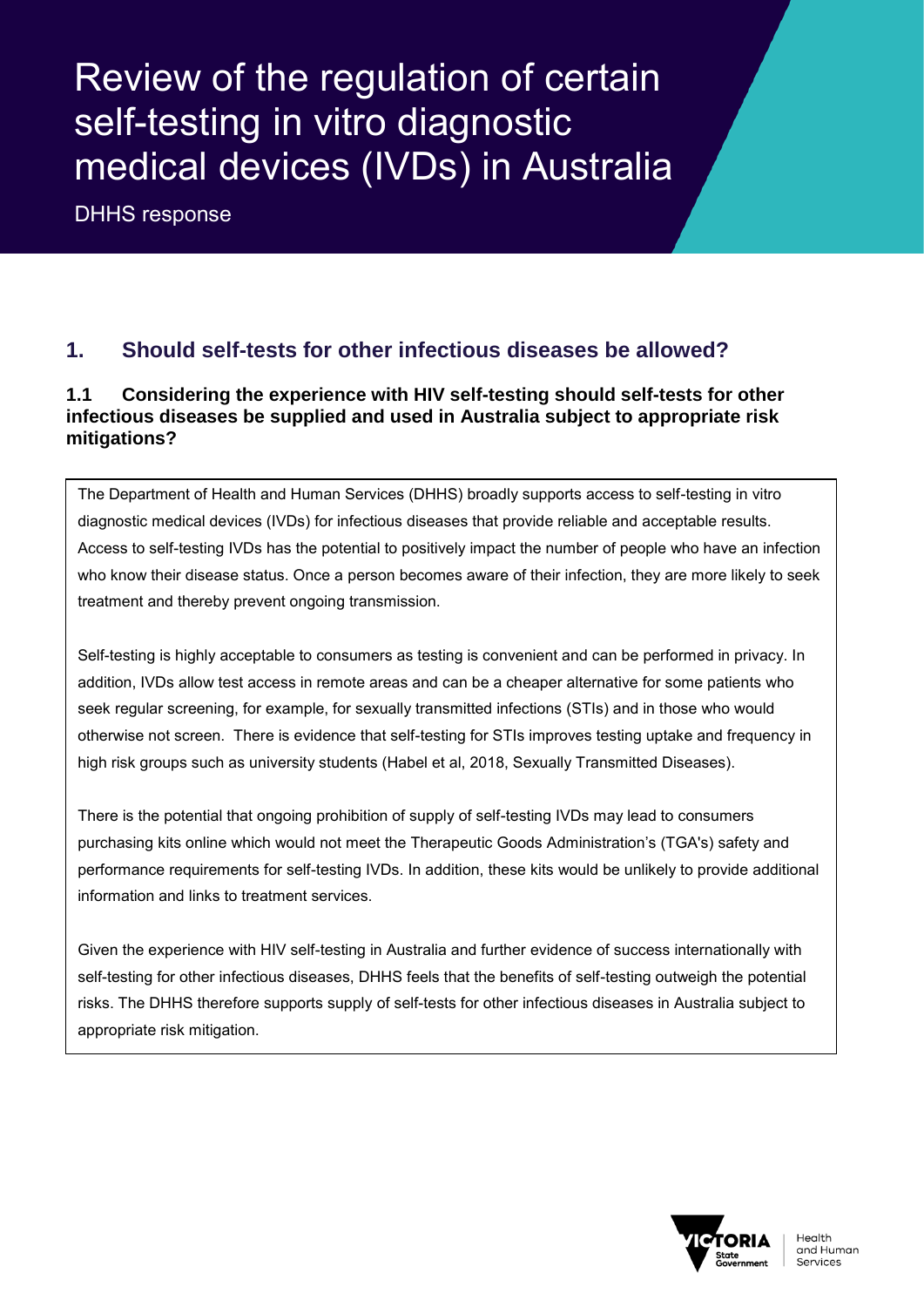#### **1.2 Are there any tests for particular infectious diseases that should not be available as a self-test? Please provide reasons why not.**

It is the opinion of the DHHS, that IVDs for self-testing should not be available in Australia if they have potential to promote inappropriate antibiotic use and therefore promote antimicrobial resistance. An example of a specific self-testing IVD is the QuickStripe™ *Streptococcus pneumoniae* urinary antigen test, which is used to aid the diagnosis of community acquired pneumonia secondary to *Streptococcus pneumoniae*. Up to 65% of young children are colonised with *Streptococcus pneumoniae*, which can result in a false positive urinary antigen test. This test may promote the inappropriate use of antibiotics in children. Other examples of self-testing IVDs that are at risk of promoting inappropriate antibiotic use include those for Group A Streptococcus and urinary tract infections.

It is the opinion of DHHS that self-testing IVD supply in Australia should be subject to individual test performance and a careful consideration of whether communication is clear to consumers / patients about the limitations of the test and other actions to consider. In general, IVDs should not be available for any infectious disease if the test performs poorly resulting in a high number of inaccurate results.

#### **1.3 Do you have any additional suggestions on how potential risks to consumers could be mitigated if self-tests for other infectious diseases were allowed to be supplied in Australia?**

In addition to the concerns about test accuracy already identified, there are other risks from a public health perspective. Self-testing IVD results will not contribute to surveillance data, which allow public health units to monitor and control infectious diseases. Furthermore, self-testing denies the consumer the opportunity for counselling about test results and linkage to care. There is also potential to miss the opportunity for further screening, for example, a complete STI screen.

To mitigate against these risks, it is crucial to provide the consumer with robust culturally appropriate information in clear and concise language. Information provided with self-testing IVDs should include an explanation of the limitations of self-testing, such as an extended window period for detection, recommendations to seek formal testing and treatment, information about partner notification (where relevant) and access to appropriate support services.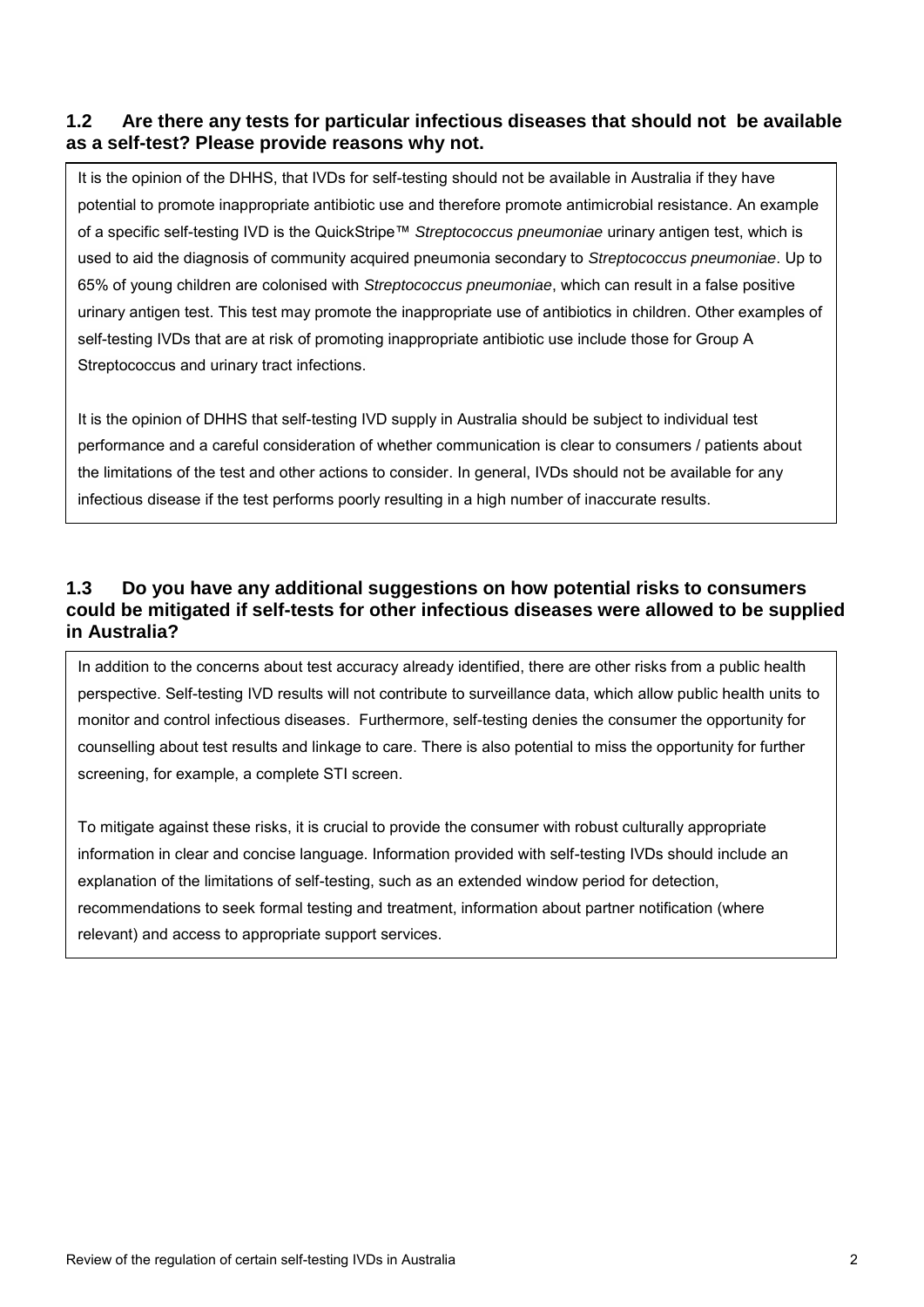### **2. Should direct to consumer genetic tests be allowed?**

#### **2.1 Should Direct to Consumer Genetic Tests be permitted in Australia (following evaluation by the TGA) to provide consumers with an alternative to overseas testing which has not been evaluated by the TGA for its quality and performance?**

Current regulations do not allow the local provision of direct to consumer (DTC) genetic testing in Australia. This exclusion should remain for all DTC genetic tests purchased off the shelf or over the internet.

Although there are potential benefits in allowing DTC genetic testing (e.g. increased access to testing, consumer autonomy and individual empowerment/responsibility of own health), only a small number of DTC tests meet the validity and health utility standards required to responsibly make these tests available to the public (NHMRC, 2014).

Genetic testing and the interpretation of genetic data is complex and context dependent. DTC genetic tests may produce false positive or false negative results, which can lead to physical or psychological harm. Furthermore, the results of genetic tests may be of 'unknown significance', in which case expert interpretation of the results is required with the genetic test considered within the context of the patient's clinical presentation and family history. In addition, as the evidence base is evolving rapidly, the interpretation of a genetic test may change over time, in which case genetic counselling is important in the reporting of negative results. There is risk in patients receiving and acting upon the results of DTC genetic tests in isolation and without interpretation from an appropriately trained professional.

Patient wellbeing and safety should be strongly considered in the TGA's assessment of DTC genetic testing. Health providers and funders should also consider their fiduciary responsibility of providing potentially unnecessary follow-up health care services for false positive or false negative DTC tests.

Genetics experts, clinical geneticists or genetic counsellors should be available to help consumers determine whether a genetic test should be performed and provide interpretation of results. Authorising DTC genetic tests may lead to more consumers accessing these tests, thereby requiring advice from their General Practitioner or other genetics-trained health clinician. Our current primary care and genetics workforce is already struggling with growing demand to provide services, which may lead to greater accessibility issues for the public seeking advice pertaining to DTC test results and other genetic services more broadly.

There are privacy concerns around who has access to consumers' results, how genetic information should be handled regarding third party access and secondary uses, and the potential impact on life, disability or long term care insurance. We do not yet have national agreement on these issues. Furthermore, without regulation, the secure storage of data obtained from DTC genetic testing cannot be assured.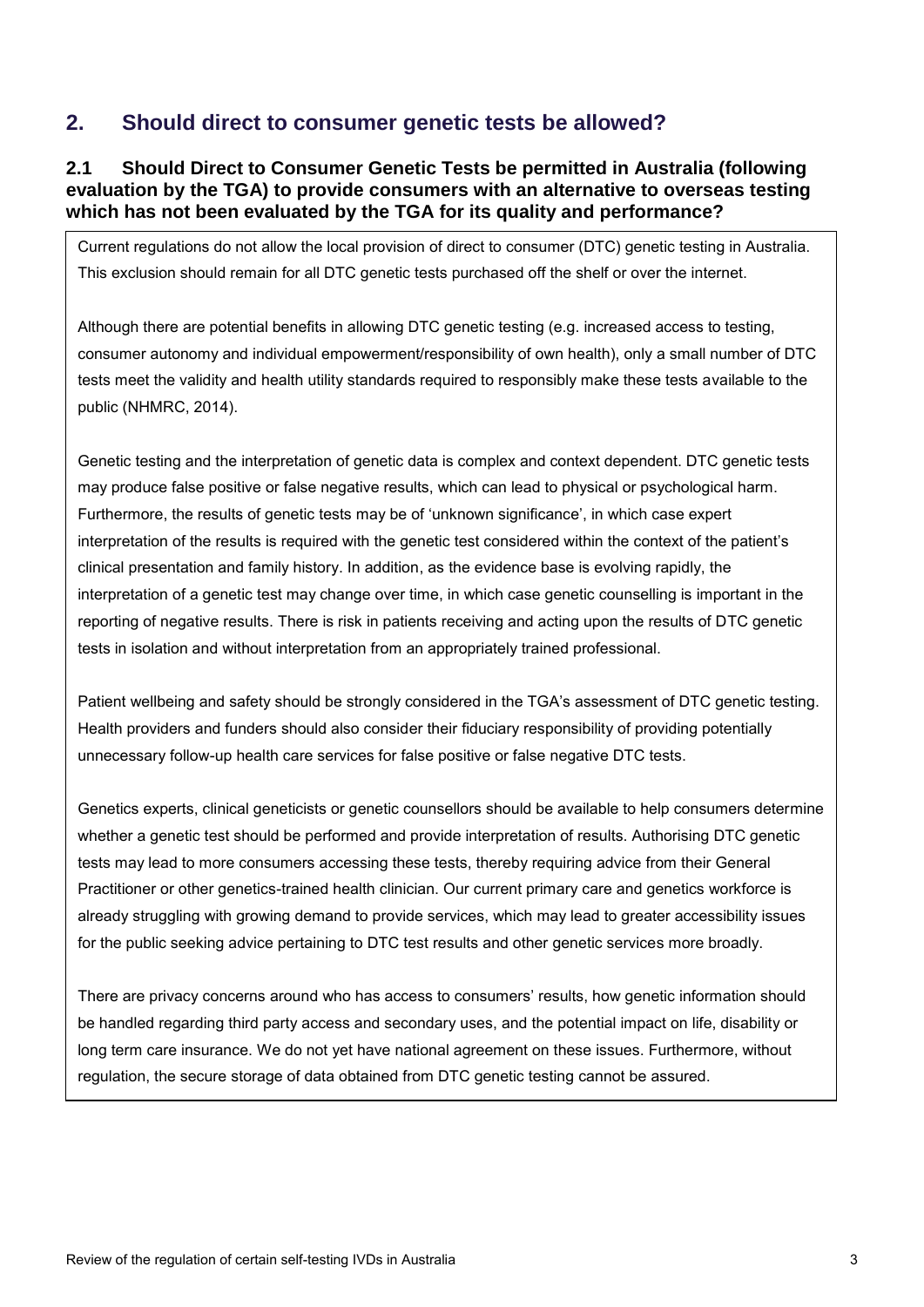#### **2.2 Are there any particular genetic tests that should not be available as a self-test? Please provide reasons why not**

Current regulations do not allow the local provision of direct-to-consumer (DTC) genetic testing to be provided in Australia. This exclusion should remain for all DTC genetic tests purchased off the shelf or over the internet. This advice is in line with the NHMRC's statement on Direct-to-Consumer Genetic Testing (2014) for individuals to exercise caution due to mixed quality and reliability of tests. As only a small number of tests have demonstrated their clinical value, the majority of DTC genetic tests are still considered research activities.

#### **2.3 Do you have any suggestions on how potential risks to consumers could be mitigated if genetic self-tests were allowed to be supplied in Australia?**

It is not recommended that genetic self-tests be supplied in Australia. However, if DTC genetic testing was allowed to be provided in Australia, known risks could be mitigated by:

- Only allowing DTC tests that have been assessed against relevant criteria, such as safety, laboratory validity and clinical utility
- Consumers engaging with qualified medical professionals and the analysis completed via a nationally accredited laboratory (i.e. NATA-endorsed)
- Referral to an appropriate health service, pre-supply of DTC, to determine clinical appropriateness of testing
- Providing additional training, substantive and formal, for health clinicians such as general practitioners, genetic counsellors, genetic clinicians and bioinformaticians.
- Building the health literacy of the general public, including relevant patient cohorts, via education and marketing campaigns
- Clinical genetic consultations supported via a Medicare rebate for both credentialed physicians and genetic counsellors, to reduce financial risk of state-funded genetics services, allowing for greater equity and access to these services

A national consensus on privacy concerns regarding third party access, secondary uses and impacts for insurance.